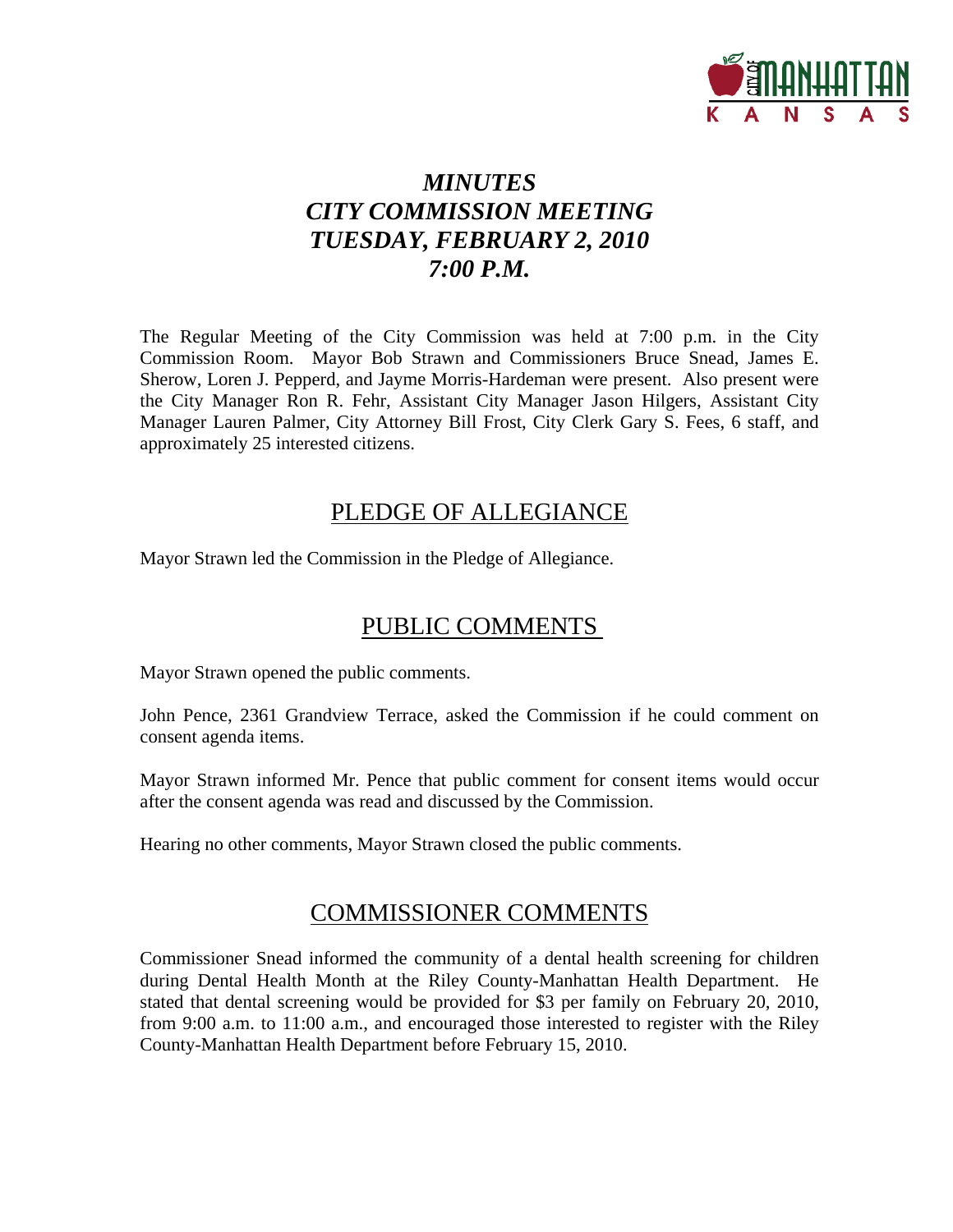# COMMISSIONER COMMENTS *(CONTINUED)*

Mayor Strawn encouraged those in the community to contact the Riley County-Manhattan Health Department to receive their H1N1 vaccination, regardless of age, as supplies are currently available. He stated that during the briefing/discussion session, the Commission discussed the current statutes regarding the Riley County Police Department and make-up of the Riley County Law Board, with plans to discuss this item further during the next Joint City/County meeting to be held on Thursday, February 18, 2010.

## CONSENT AGENDA

(\* denotes those items discussed)

### **MINUTES**

The Commission approved the minutes of the Regular City Commission Meeting held Tuesday, January 19, 2010.

### **CLAIMS REGISTER NOs. 2630 and 2631**

The Commission approved Claims Register Nos. 2630 and 2631 authorizing and approving the payment of claims from January 13, 2010, to January 26, 2010, in the amounts of \$2,353,073.37 and \$2,048,531.69, respectively.

### **\* LICENSES**

Brandon Walters, 831 Pierre Street, asked what is a CMB license.

Ron Fehr, City Manager, stated that CMB stands for Cereal Malt Beverage.

The Commission approved a *Tree Maintenance License* for calendar year 2010 for Flint Hills Treescaping, 2004 Poppy Court, and Wildcat Tree Service, 1600 Poyntz Avenue; and an annual *CMB Off-Premises License* for Wal-Mart Stores, Inc., D/B/A Wal-Mart Supercenter #35, 101 East Bluemont Avenue; Walgreens #07060, 325 Bluemont Avenue; and Walgreens #12814, 2719 Anderson Avenue.

### **\* FIRST READING – AMEND – UNLAWFUL ASSEMBLY**

The Commission approved first reading of an ordinance incorporating changes to the Unlawful Assembly Ordinance.

### **\* FIRST READING – AMEND –DISORDERLY HOUSE NUISANCE**

Lauren Palmer, Assistant City Manager, answered questions from the Commission and provided information on the changes being recommended.

John Pence, 2661 Grandview Terrace, asked about the proposed changes to the Disorderly House Ordinance and voiced concern that the City has not allowed the public to be involved in the process and that it will negatively affect landowners.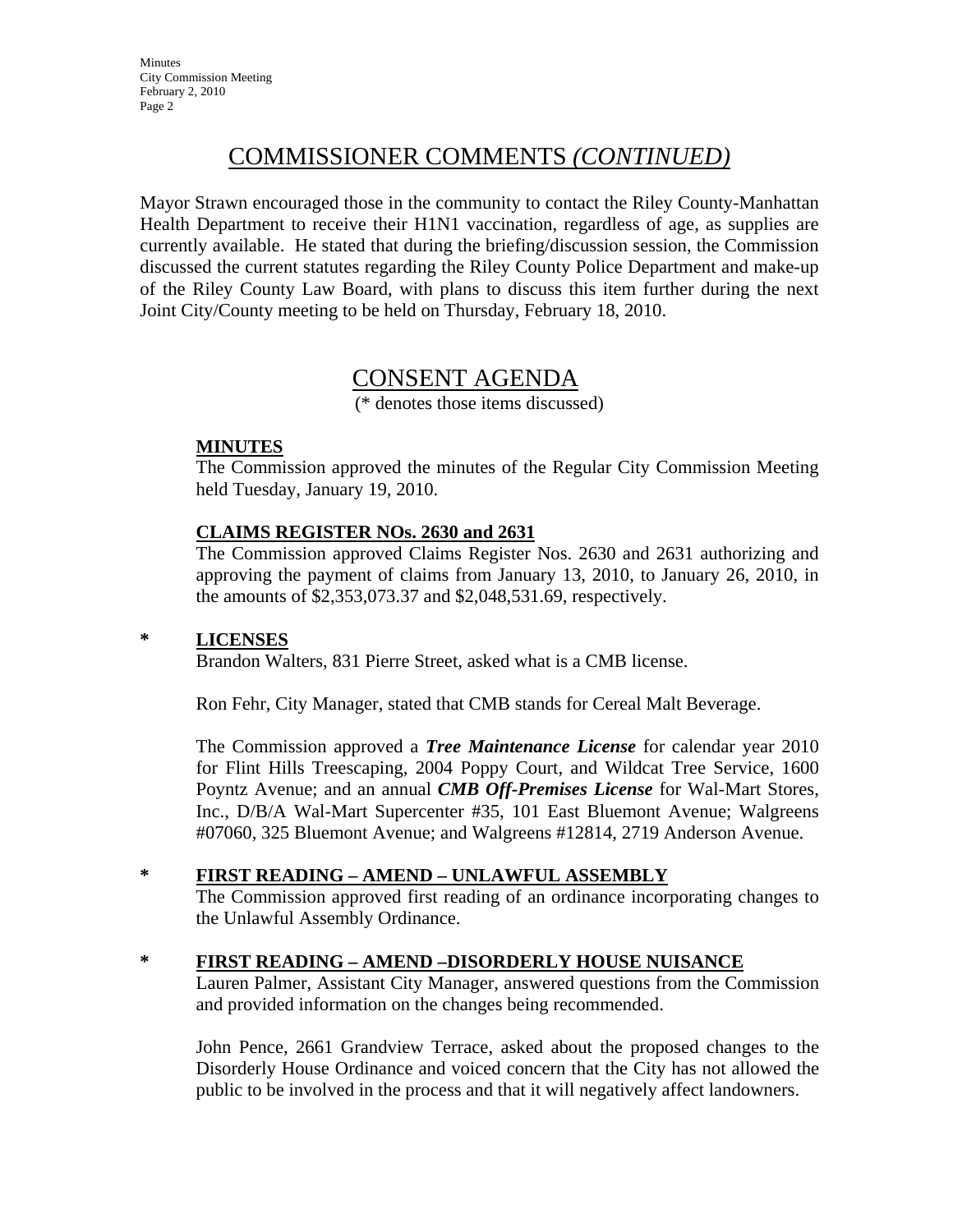# CONSENT AGENDA (*CONTINUED*)

#### **\* FIRST READING – AMEND –DISORDERLY HOUSE NUISANCE** *(CONTINUED)*

Lauren Palmer, Assistant City Manager, responded to questions and provided background information discussed during past work sessions and discussions with City staff and with the Riley County Police Department.

John Pence, 2661 Grandview Terrace, informed the Commission of problems encountered with some student tenants and their parents and the need to better educate students. He requested that the item be tabled and informed the Commission that they were jumping the gun on approving the amendment.

Richard Hill, 3513 Stagecoach Circle, asked what a disorderly house is and what the landlord's responsibility is regarding the proposed Disorderly House Nuisance Ordinance. He voiced concern that he did not receive appropriate notice and that he did not have sufficient time to research the proposed amendments. He asked that the proposed ordinance be read and informed the Commission that he feels that he is not being heard.

Lauren Palmer, Assistant City Manager, answered Mr. Hill's questions and provided information as to what changes were being made to make it easier for the Riley County Police Department to enforce the ordinance and explained what events may trigger a house being designated a disorderly house.

Bill Frost, City Attorney, explained the purpose of the changes and the desire to bring responsibility to the forefront quicker than what currently happens. He then responded to additional questions and provided clarification on the proposed ordinance.

Brad Schoen, Director, Riley County Police Department, informed the public and the Commission that the changes are at the request of the Riley County Police Department and that he has not met with a landlord for a disorderly house nuisance in more than ten years. He stated that the goal is to make the community better, not to punish people. He asked the Commission to find a workable solution and to seek engagement with the landlords, so that the Riley County Police Department is not constantly responding to these types of calls.

The Commission approved first reading of an ordinance incorporating changes to the Disorderly House Nuisance Ordinance.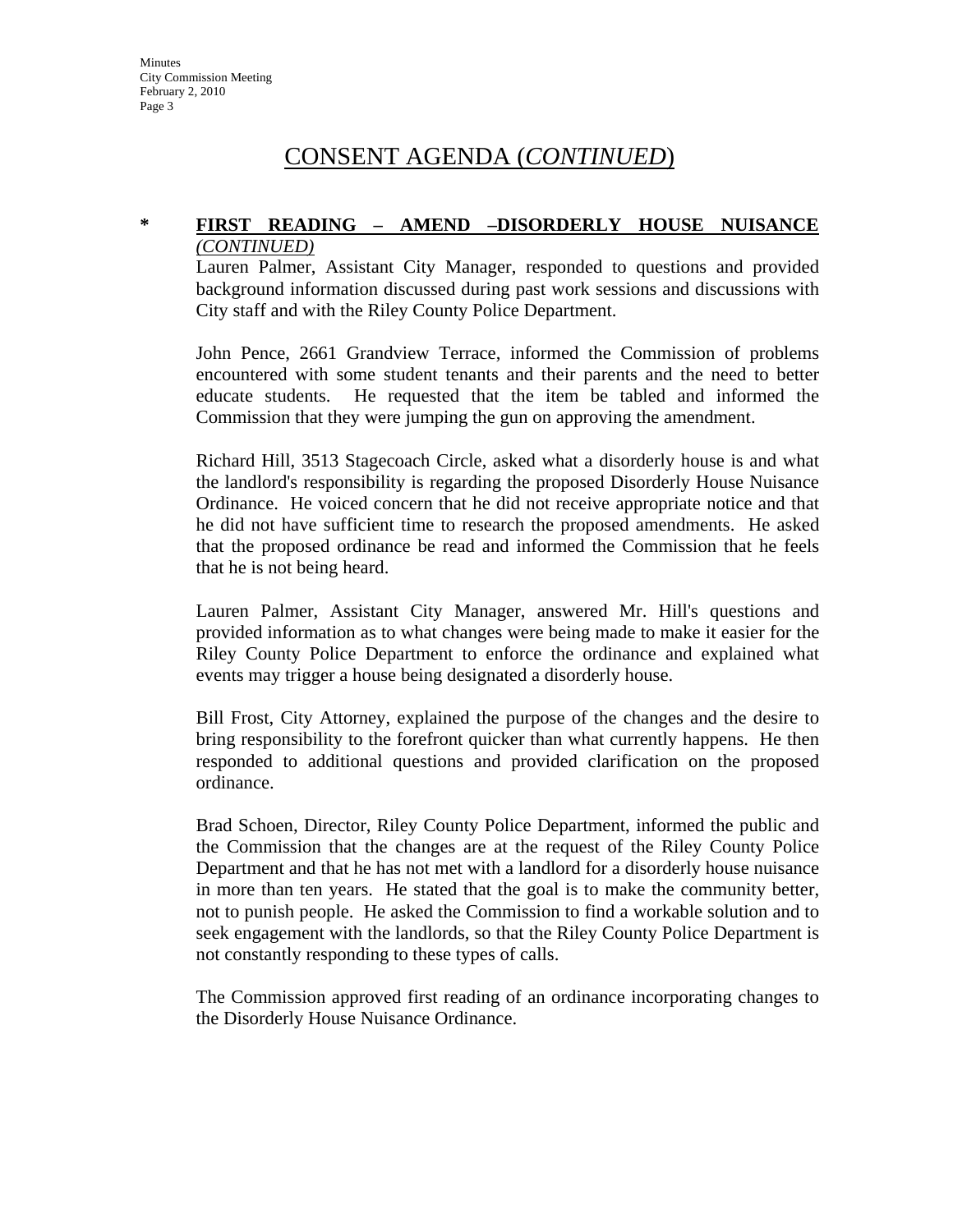# CONSENT AGENDA (*CONTINUED*)

### **FIRST READING – AMEND – SUNDAY SALES FOR CEREAL MALT BEVERAGES AND ALCOHOLIC LIQUOR**

The Commission approved first reading of an ordinance amending Sections 4-11 and 4-37 of the Code of Ordinances to prohibit the sale at retail of cereal malt beverages and alcoholic liquor, in the original package, on Thanksgiving Day and Christmas Day.

#### **\* FIRST READING – AMEND ZONING ORDINANCE – POLITICAL OR CAMPAIGN SIGNS**

John Pence, 2661 Grandview Terrace, inquired as to what rights he has if a tenant places a sign on his property.

Bill Frost, City Attorney, stated that Mr. Pence would need to seek his own legal advice if there is a contractual dispute between the landlord and the tenant. He then provided additional clarification on the proposed zoning ordinance.

The Commission approved first reading of an ordinance amending the Manhattan Zoning Regulations Article VI, Signs, to delete Section 6-104 (A) (7), regarding Political or campaign signs, and replacing it with a new Section 6-104 (B) (5), as proposed, based on the findings in the Staff Memorandum, as recommended by the Manhattan Urban Area Planning Board.

## **\* SET PUBLIC HEARING DATE – LEVY – SPECIAL ASSESSMENTS**

Ron Fehr, City Manager; Jason Hilgers, Assistant City Manager/Redevelopment Coordinator; and Dale Houdeshell, Director of Public Works, answered questions from the Commission regarding the specials for the Stone Point Pedestrian Bridge.

John Pence, 2661 Grandview Terrace, asked why the City's share of the costs was 80 percent for the Stone Pointe Pedestrian Bridge when the benefit was only to the nearby lots and provided no benefit to him.

Ron Fehr, City Manager, and the Commission provided additional background information on the item and benefit petition process. Mr. Fehr then responded to questions regarding the project budget, petition process, and current and future pedestrian linkages.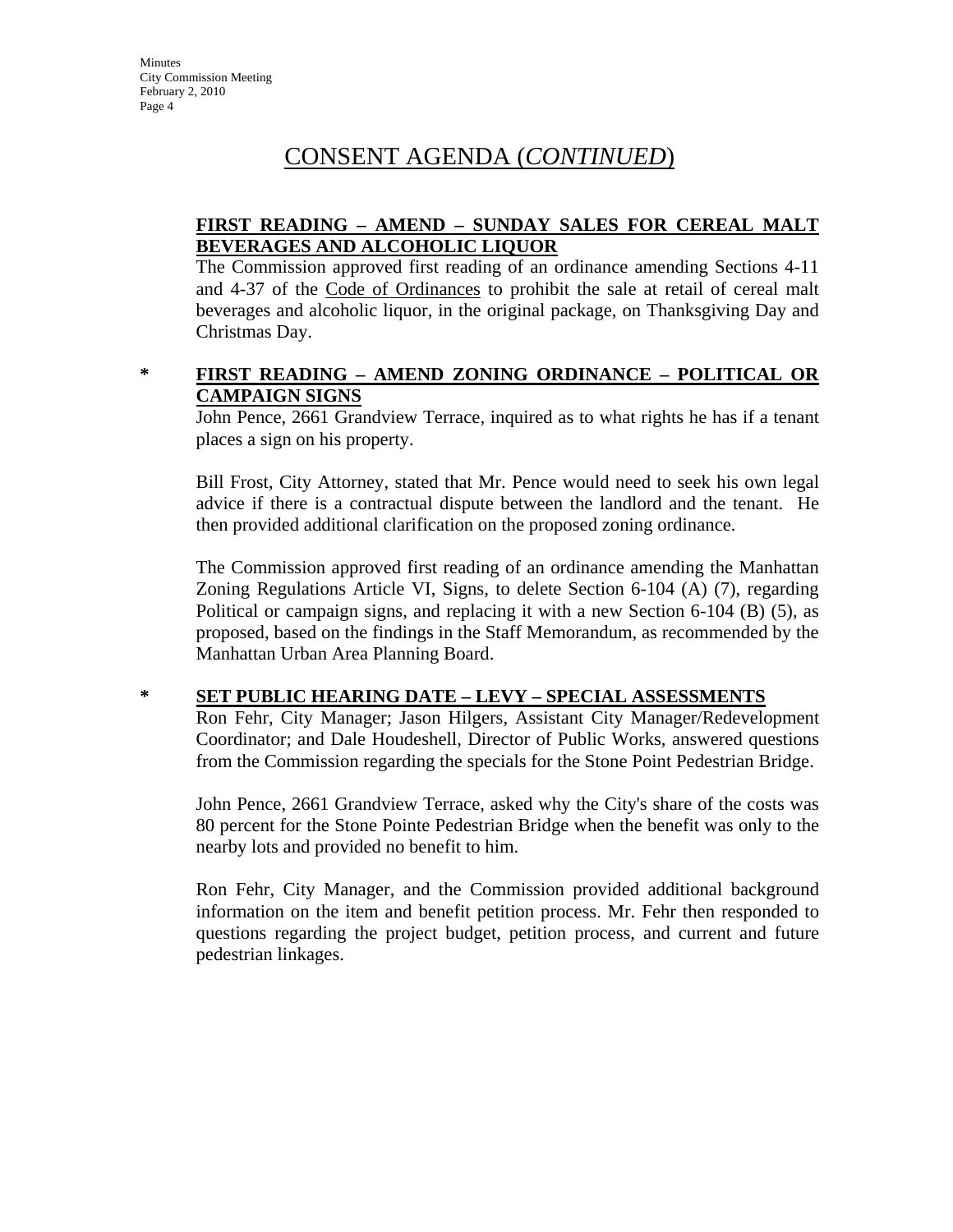# CONSENT AGENDA (*CONTINUED*)

#### **\* SET PUBLIC HEARING DATE – LEVY – SPECIAL ASSESSMENTS** *(CONTINUED)*

The Commission set February 16, 2010, as the date to hold the public hearing levying special assessments against the benefiting properties in the following fourteen (14) projects, which have been completed: *Lee Mill Heights Addition, Unit Four, Phase One* – Storm Drainage (SM0703); Sanitary Sewer (SS0705); Street (ST0710); and Water (WA0706); *Northwing Addition, Unit One* – Storm Drainage (SM0808); Sanitary Sewer (SS0811); Street (ST0818); and Water (WA0807); *Silo Townhomes* – Storm Drainage (SM0805); Sanitary Sewer (SS0803); Street (ST0808); and Water (WA0802); *Stone Pointe Pedestrian Bridge – Pedestrian Bridge* (SP0701); and *Gary Avenue and Treesmill Drive (Effingham) Drainage, Phase Two* – Storm Drainage (SM0807).

### **\* REQUEST FOR PROPOSALS – CICO PARK STORMWATER DRAINAGE STUDY (SM1001; CIP SW011P)**

The Commission authorized City Administration to solicit proposals for the design of CiCo Park Stormwater Drainage Study.

#### **\* RESOLUTION NO. 020210-A – K-18 HIGHWAY AGREEMENT**

The Commission approved Resolution No. 020210-A authorizing the Mayor and City Clerk to execute the agreement with KDOT for highway improvements to K-18 from Manhattan to Ogden.

#### **CHANGE ORDER NO. 1-FINAL – WILDCAT CREEK LIFT STATION IMPROVEMENTS, PHASE 1 (SP0604, SP0905)**

The Commission approved Change Order No. 1-Final for the Wildcat Creek Lift Station Improvements, Phase I, resulting in a net increase in the amount of \$15,383.76 (+1.9%) to the contract with Midland Contractors, Inc., of Topeka, Kansas.

#### **PURCHASE – STORM WARNING SIREN – AVERY AVENUE AND KIMBALL AVENUE**

The Commission authorized City Administration to enter into a purchase agreement in the amount of \$20,307.20 with Blue Valley Public Safety, of Grain Valley, Missouri, for the purchase and installation of a Federal Signal Corporation warning siren located at the corner of Avery Avenue and Kimball Avenue.

After discussion, Commissioner Sherow moved to approve the consent agenda, as presented. Commissioner Snead seconded the motion. On a roll call vote, motion carried 5-0, with the exception of Item D, First Reading – Amend – Unlawful Assembly and Disorderly House Nuisance, which carried 4-1, with Commissioner Pepperd voting against the motion.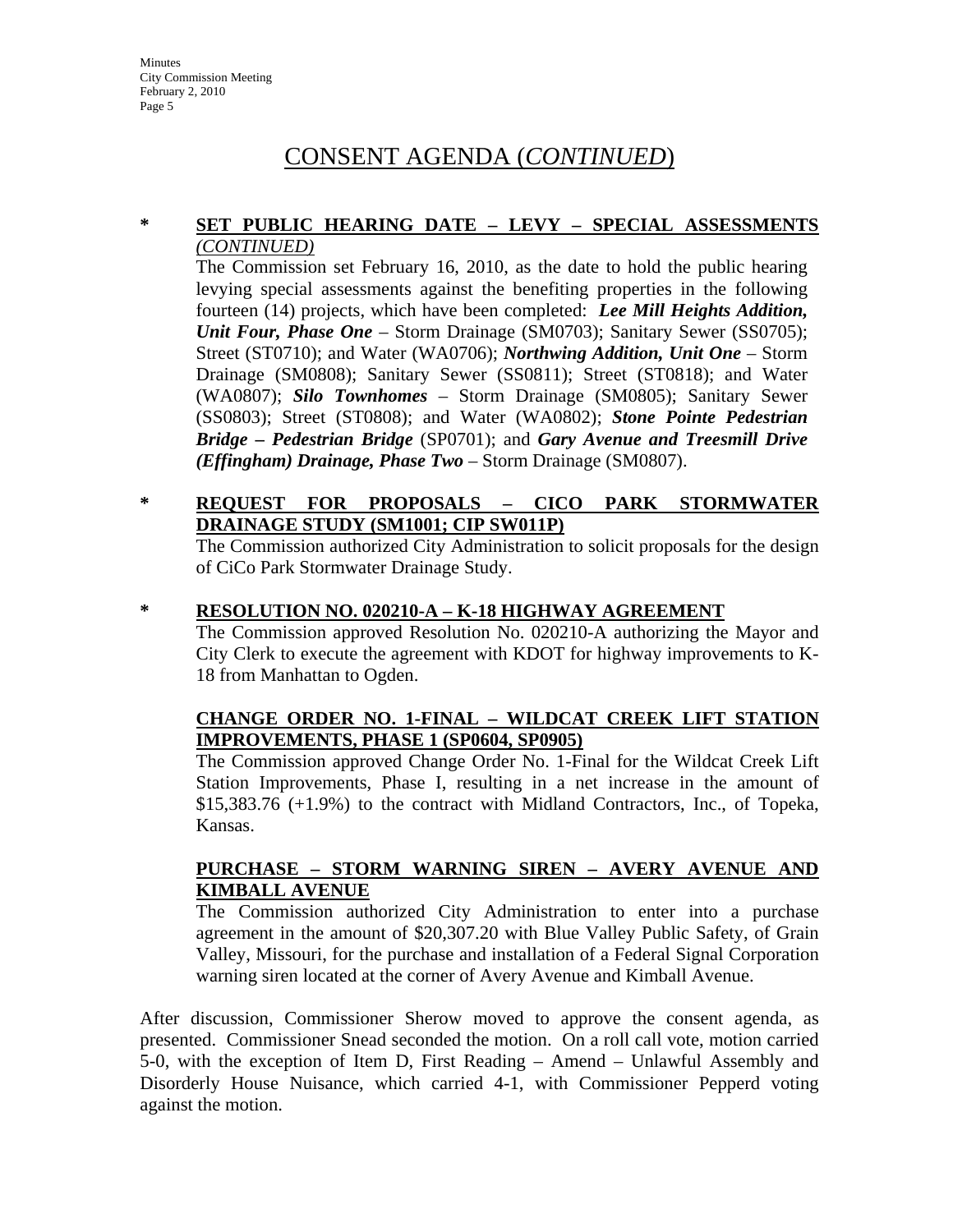# GENERAL AGENDA

#### **FIRST READING - INCORPORATE BY REFERENCE - 2009 STANDARD TRAFFIC ORDINANCE**

Katharine Jackson, Assistant City Attorney, presented the item. She then responded to questions from the Commission regarding state and local laws and provided information on cell phone driving laws adopted by states and a few major cities.

Bill Frost, City Attorney, provided additional information on the item.

Brad Schoen, Director, Riley County Police Department (RCPD), informed the Commission that this ordinance was adopted, that RCPD would enforce it where applicable, certainly if it's an issue in terms of driver error or being a part of some other violation or accident.

Commissioner Snead stated that no one can predict what will happen with State legislation on cell phone usage, but this is an opportunity to make a statement about the importance of this without making a full commitment to all the steps necessary to implement this immediately. He stated that delaying the effective date until July 1, 2010, would allow the City the opportunity to see what the State does without committing resources unnecessarily.

After discussion, Commissioner Snead moved to approve first reading of Ordinance Option One, incorporating by reference and modifying the Standard Traffic Ordinance for Kansas Cities, Edition of 2009, with the Sections regulating the use of cell phones by drivers to be enacted effective July 1, 2010, or the ordinance adjusted to achieve that result at second reading. Commissioner Morris-Hardeman seconded the motion.

Bill Frost, City Attorney, asked for clarification on the motion that Sections 11 and 12 of the proposed ordinance would not be effective until July 1, 2010.

Katharine Jackson, Assistant City Attorney, stated that a provision in the ordinance could state that these Sections would not be in effect until a certain date. She then responded to questions from the Commission.

Bill Frost, City Attorney, provided additional information on the item and responded to questions from the Commission.

Commissioner Sherow stated that even if this ordinance ends up being poorly enforced because of the difficulties in doing so, if it saves a trip to the emergency room, it's well worth the time. He stated that educating the public that texting and talking on a cell phone while driving is dangerous.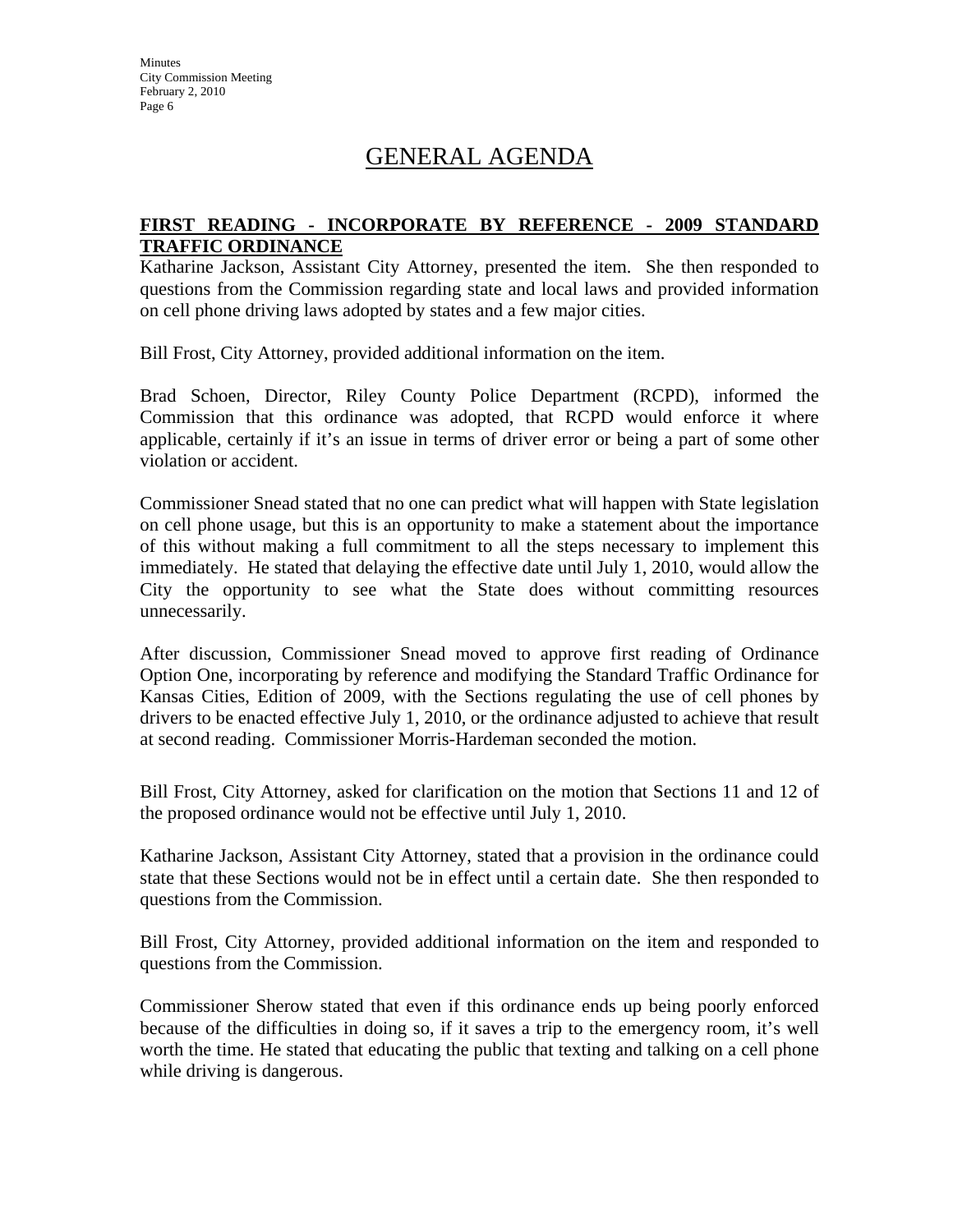## **GENERAL AGENDA (CONTINUED)**

#### FIRST READING - INCORPORATE BY REFERENCE - 2009 STANDARD **TRAFFIC ORDINANCE (CONTINUED)**

Commissioner Pepperd voiced concern in passing an ordinance that is not consistent with the State of Kansas traffic rules and regulations.

Brad Schoen, Director, Riley County Police Department, responded to questions from the Commission and stated that if the motion is approved, RCPD would prefer to wait until July 1, 2010, for adoption of the cell phone sections of the ordinance.

The Commission discussed potential enforcement challenges and the variety of new technology being introduced with cell phones.

Commissioner Strawn stated that he had zero confidence that the State of Kansas would adopt a law addressing this safety concern and appreciated the discussion and compromise of his fellow Commissioners.

On a roll call vote, motion carried 5-0.

#### **INTERLOCAL AGREEMENT - US-24 CORRIDOR MANAGEMENT PLAN** Dale Houdeshell, Director of Public Works, introduced the item.

Buck Driggs, HWS Consulting Group, Inc., presented an update on the item and responded to questions from the Commission.

After discussion, Commissioner Sherow moved to authorize the Mayor and City Clerk to execute the US-24 Corridor Management Plan Interlocal Agreement. Commissioner Snead seconded the motion. On a roll call vote, motion carried 5-0.

#### **ADJOURNMENT**

At 8:55 p.m., the Commission adjourned.

MMC, City Clerk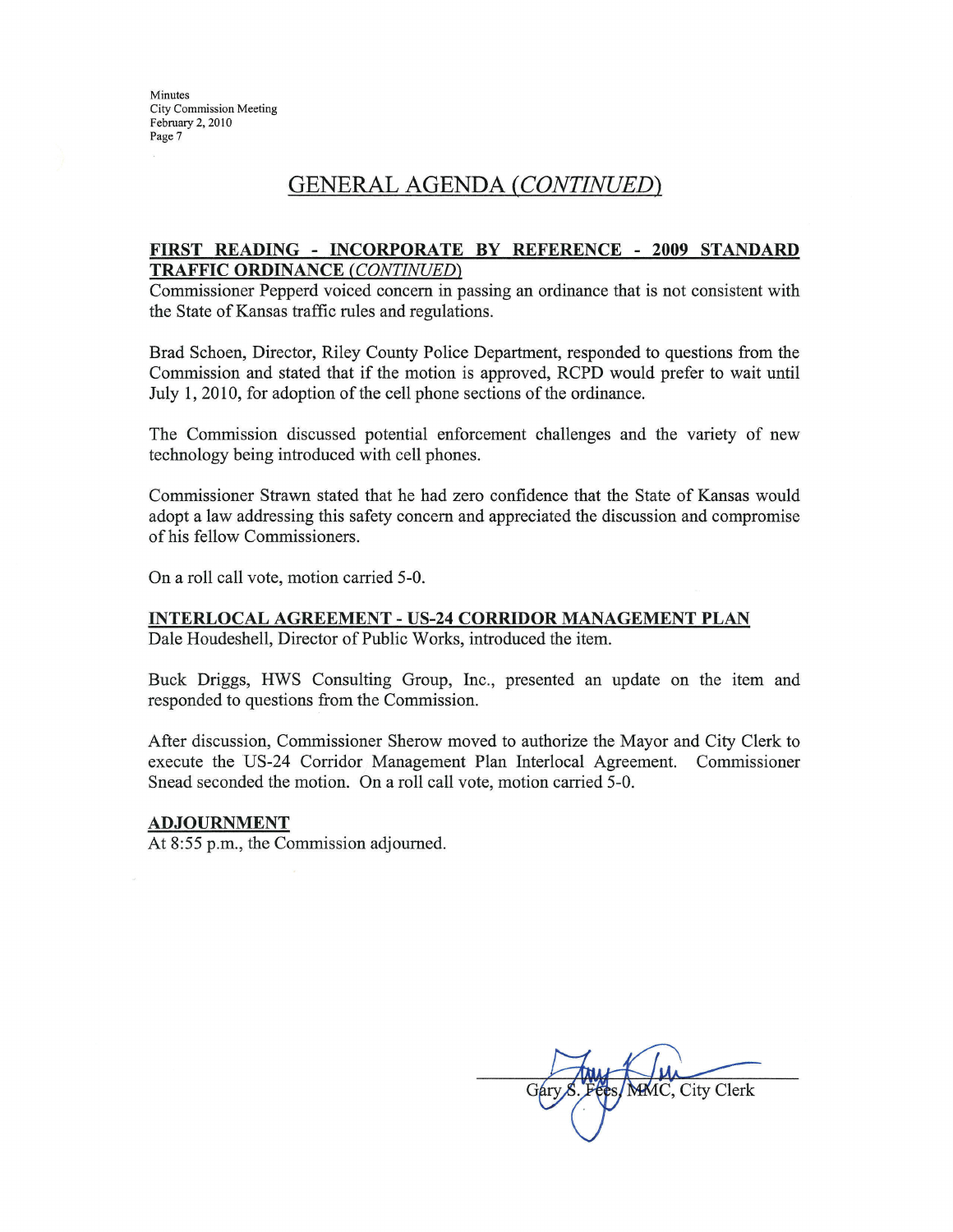

INTER-OFFICE MEMORANDUM

| DATE:                | <b>January 13, 2010</b>                                                    |
|----------------------|----------------------------------------------------------------------------|
| TO:                  | Manhattan Urban Area Planning Board                                        |
| <b>MEETING DATE:</b> | <b>January 21, 2010</b>                                                    |
| <b>FROM:</b>         | <b>Steve Zilkie, AICP, Senior Planner</b>                                  |
| RE:                  | Amend the Manhattan Zoning Regarding Political or<br><b>Campaign Signs</b> |

### **BACKGROUND**

Political and campaign signs are a type of sign set out in the Manhattan Zoning Regulations in Article VI, Signs, Section 6-104, Exemptions, (A) (7). The signs are exempt from the requirements of Article VI, except for time and location limitations and the requirements of Section 6-106, Maintenance, Removal and Disposition *(attachment)*. Political or campaign signs are not defined in the Zoning Regulations, but can generally be described as signage supporting candidates or issues in connection with national, state or local elections.

Section 6-104 (A) (7) currently reads: "Political or campaign signs, provided they are not located within or over a public right-of-way. Any such signs on behalf of candidates for public office or measures on election ballots shall not be erected earlier than sixty (60) days prior to said election and shall be removed within fifteen (15) days following said election."

The proposed text amendment of the Zoning Regulations deletes Section 6-104 (A) (7) and replaces it with proposed Section 6-104 (B) (5), to read:

Section 6-104 (B) (5) Political or campaign signs. Such signs shall also be exempt from the District Regulations in PART 2.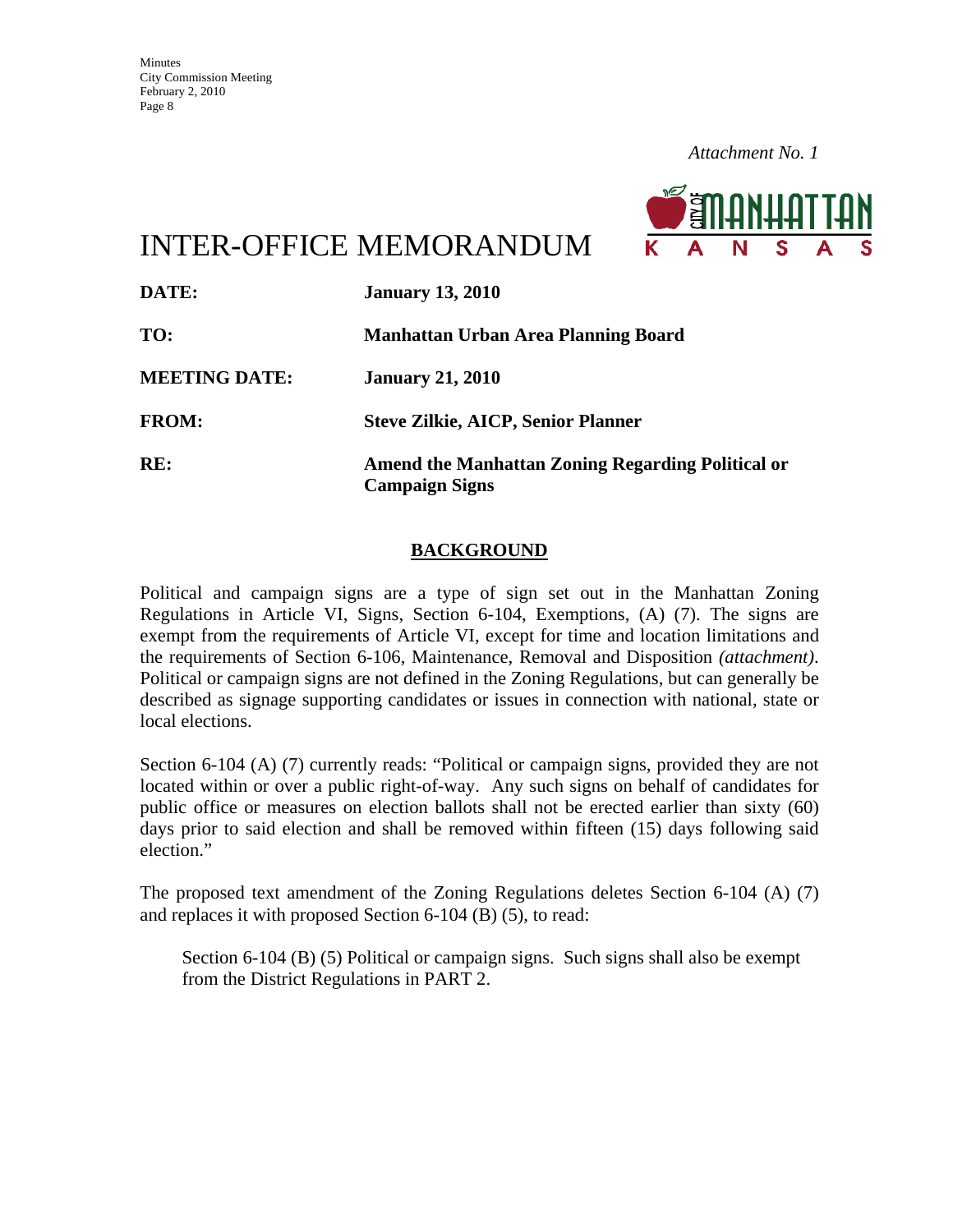*Attachment No. 1*

By moving "political or campaign signs" from paragraph "A" to paragraph "B", such signs will continue to be exempt from needing a sign permit, however will otherwise be subject to provisions addressing issues such as traffic safety, illumination, applicable building and electrical codes, and prohibitions on flashing signs. The proposed amendment will allow City Administration to enforce those types of provisions which apply to all signs city wide, if it becomes necessary. Those concerns have generally not been an issue in the past with these types of signs. Most frequently the issue with campaign signs is placement in the public right-of-way and blocking vision of drivers at intersections.

In addition, the proposed amendment will continue to exempt political and campaign signs from the provisions of specific zoning districts, such as structural type, number, surface area, maximum height, and setback requirements. These district standards are generally associated with permanent signs rather than the temporary signs. In addition, political and campaign signs are more temporary in nature, do not require a permit, and have generally not generated community concern to the extent that size, number and other district limitations should be applied.

Federal courts, including the federal courts in Kansas, have held that it is not permissible for a city to regulate political signs differently than other signs. In other words, the City's regulations stating that the political signs can only be posted during particular time periods must be changed. Therefore, the City has not enforced these time provisions during the last election cycle, and has notified political candidates and organizations that the time limitations no longer applied. The proposed amendment removes the time provisions, while insuring that the signs still meet the general provisions that apply to other signs.

### **AMENDMENTS TO THE TEXT OF THE ZONING REGULATIONS**

When proposed amendments result in a change to the text of the Zoning Regulations, the report from the Planning Staff shall contain a statement as to the nature and effect of the proposed amendments, and determinations as to the following:

### **WHETHER SUCH CHANGES ARE CONSISTENT WITH THE INTENT AND PURPOSE OF THE ZONING REGULATIONS**

The intent of the Zoning Regulations is to protect the public health, safety and general welfare, and to protect property values, through the creation of zoning districts in which land uses are controlled in order to be compatible with other nearby uses. The proposed amendment implements the intent and purpose of the regulations by removing time limitations for political or campaign signs and otherwise ensuring the signs comply with the regulations that apply to other signs. The proposed amendment is consistent with the intent and purposes of the Zoning Regulations.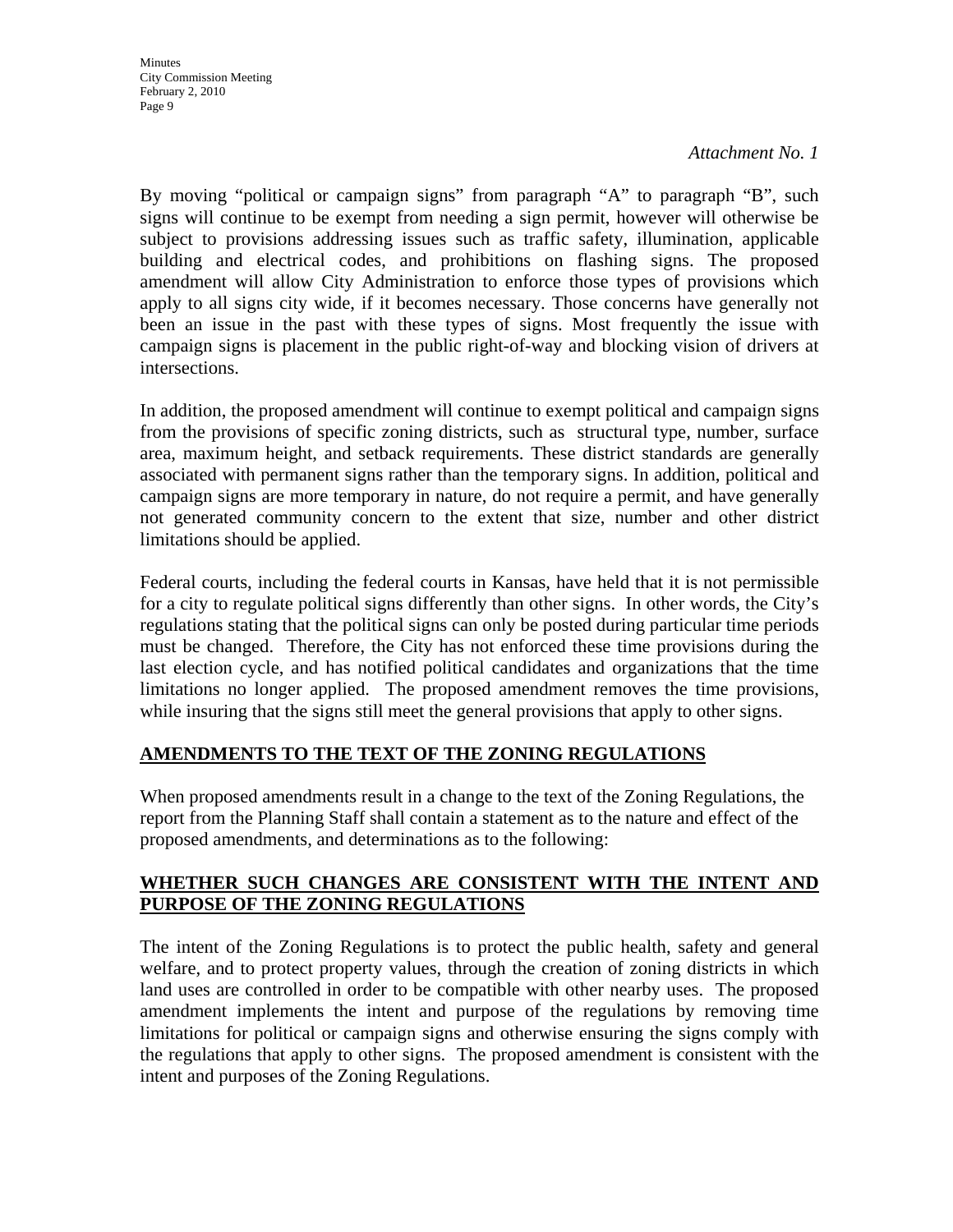As proposed, political or campaign signs must meet the requirements related to broader provisions addressing traffic safety, illumination, applicable building and electrical codes, and other issues; however, as is currently the case, no sign permit will be required and specific district requirements will not apply due to the temporary nature of the sign.

### **AREAS WHICH ARE MOST LIKELY TO BE DIRECTLY AFFECTED BY SUCH CHANGES AND IN WHAT WAY THEY WILL BE AFFECTED**

All zoning districts are equally affected. Political or campaign signs are allowed as an exempt type of sign in all zoning districts city wide.

### **WHETHER THE PROPOSED AMENDMENTS ARE MADE NECESSARY BECAUSE OF CHANGED OR CHANGING CONDITIONS IN THE AREAS AND ZONING DISTRICTS AFFECTED, OR IN THE CITY PLANNING AREA, GENERALLY, AND IF SO, THE NATURE OF SUCH CHANGED OR CHANGING CONDITIONS**

The proposed amendment is made necessary because of case law prohibiting a city from regulating political signs differently from other signs similar in nature.

### **WHETHER SUCH CHANGES ARE CONSISTENT WITH THE INTENT AND PURPOSE OF THE POLICIES AND GOALS AS OUTLINED IN THE ADOPTED COMPREHENSIVE PLAN OF THE CITY**

The Zoning Regulations implement the Comprehensive Plan, its goals, objectives, and policies. The Plan is general in nature and does not specify administrative detail such as the proposed amendment. However, the proposed amendment ensures that the general statements in the Comprehensive Plan are implemented consistent with legal requirements.